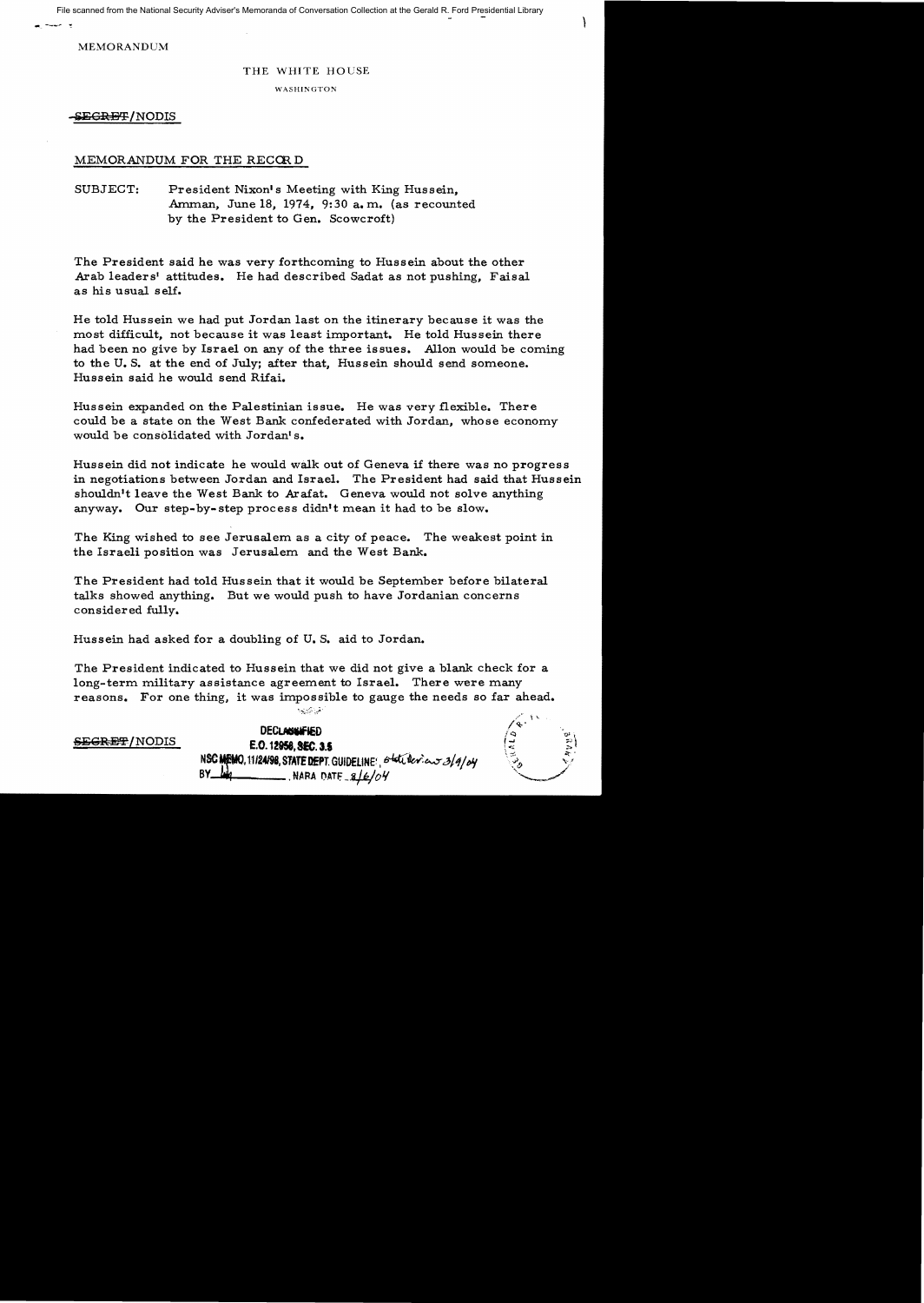## SEGRET/NODIS

Secondly, in our system such aid depends on annual Congressional appropriations. Third, as a matter of Pr esidential authority he was reluctant to make such a commitment. This also gives us a negotiating lever with Israel. The President had left the implication with the King that the days of free Israeli aid were gone. We would keep Israel strong enough to feel they could negotiate but not so strong that there would be no need to negotiate.

Hussein was not upset at his reception by the others. He doesn't like the Syrians.

Hussein believed he would win a plebiscite on the West Bank for a confeder ation.

Hussein sensed the importance of the President's trip, beyond the specifics. He said we had changed an abnormal situation to a normal situation.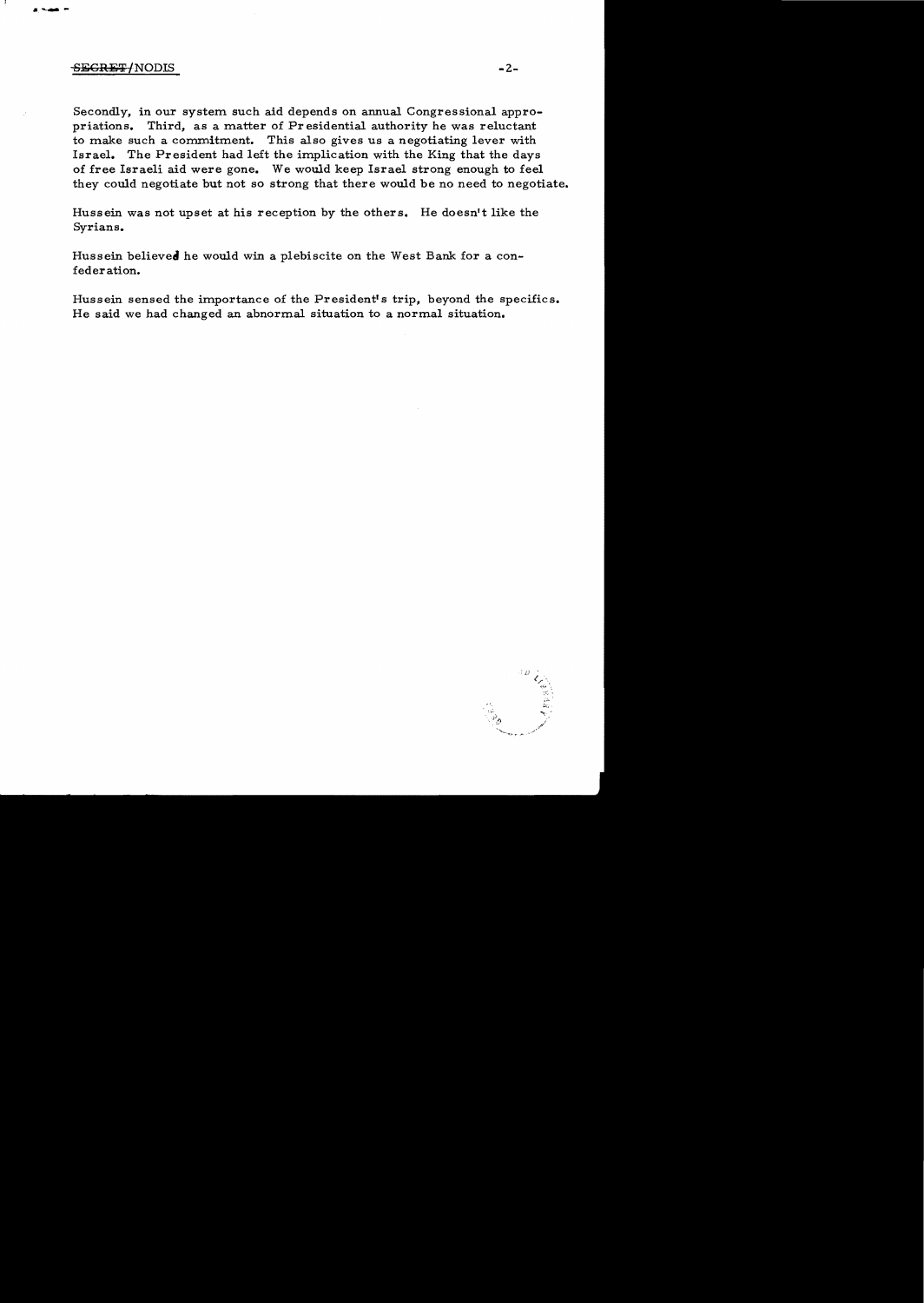Me / Pres 18 June 74 Re Hussin mote. 1) forthe contrat de profins Matrick Put ) onder land la mais mot Manner apte that the should send myselve Home sonil comment son Report  $\nu$ e ( Lomen Confederated puts - Cassoluto low partnershind to word work must Provid thought have as book & Myat Curios won't solve any thing Ity en top dutie men el June unichezt print in Jenne & Which Smit word le Syt born Colaton larte Hud cahil for dode and Dit not give Monte Unel emplant

**DECLASSIFIERD E.O. 12956, SEC. 3.5** NSO NEWO, 11124198, STATE DEPT. GUIDELINES, State Der. Europa Of 19/04